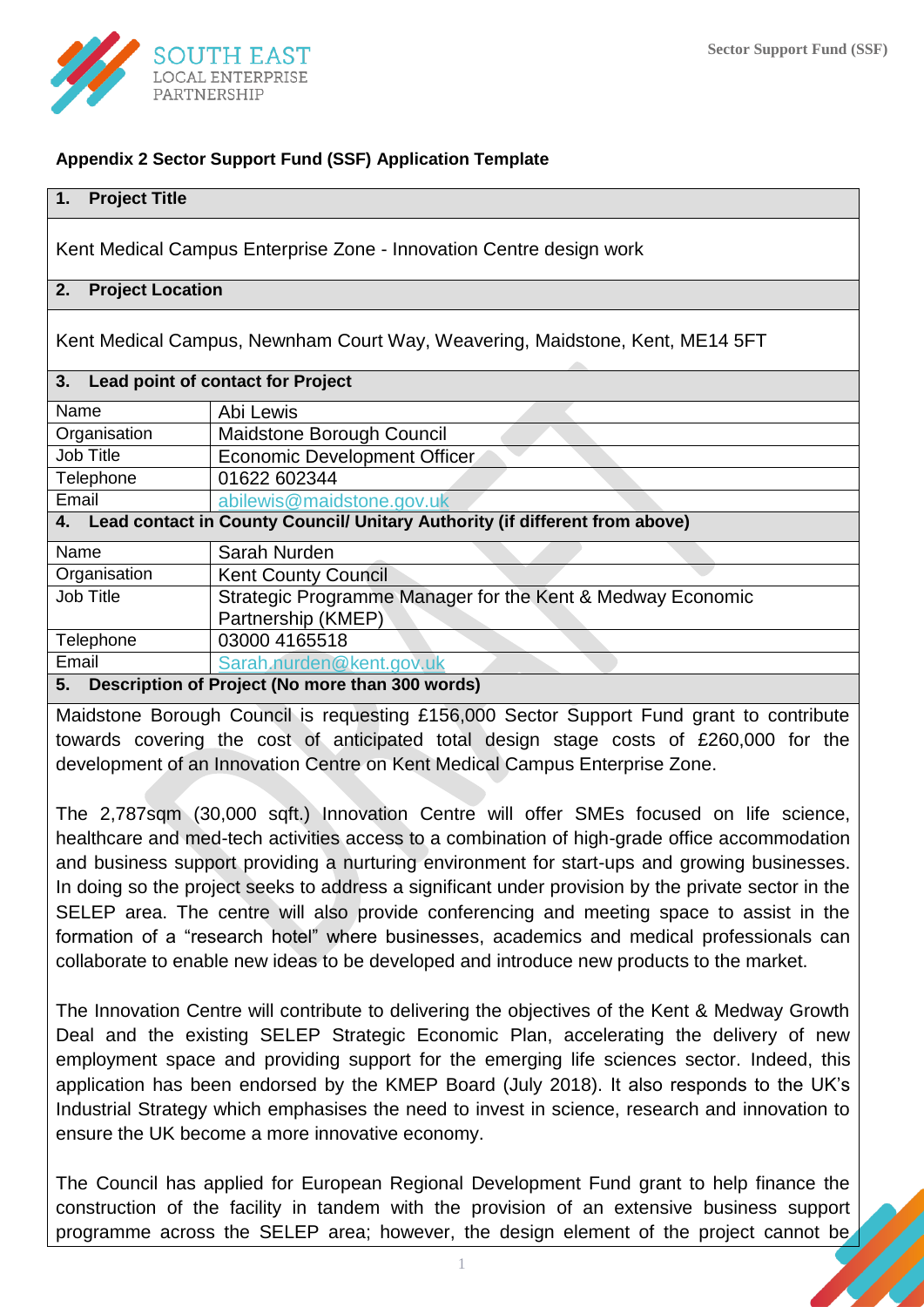

funded through this means and MBC is therefore anticipated to incur these initial costs. The grant secured from the Sector Support Fund will be used to develop the design of the innovation centre so as to enable a construction start date of Spring 2019.

### **6. Project links to SELEP Strategic Economic Plan**

As cited in the SELEP Strategic Economic Plan, the UK is a world leader in life sciences and this sector features in the government's Industrial Strategy White Paper, identifying the ageing population and the growing potential for the use of data as two of the "grand challenges" that will underpin the UK's future industrial policy. In this context, the White Paper sets out a commitment to a 'life sciences sector deal'.

SELEP's Strategic Economic Plan (SEP) notes the importance of this sector, highlighting Kent Medical Campus as a potential centre for the medical technologies industry (p.24). The Innovation Centre project will contribute to this objective by delivering additional incubator space and by providing advice, mentoring and coaching support to promote business creation, survival and growth in the life science sector across the SELEP area.

Closely aligned with the SEP, this project also specifically responds to the SELEP's European Structural Investment Fund Local Priority within the Call for projects to support the Life Sciences and Medical Technology sector. Life sciences and medical technology are a clear specialisation within the SELEP economy. In this context, the ESIF Strategy states that additional *"innovation centres are needed in the SELEP area to strengthen innovation locally"*  (p.31), specifically highlighting Kent Medical Campus as a priority location for growth in the sector, as well as the need for LEP-wide sector-focused support for innovation (p.8). However, because of high capital costs and uncertain short-term returns, the market is unwilling to invest in innovation facilities without intervention.

The Innovation Centre will contribute to key objectives of the SELEP and the Kent and Medway Growth Deal especially at M20 Junction 7, which includes the Maidstone Medical Campus. The Innovation Centre will also assist in delivering against the Partner Priority Sectors within the Kent and Medway Growth Deal- Life Sciences. The SELEP also draws upon evidence that supports the development of the Innovation Centre confirming this particular sector has high growth potential.

# **7. Total value (£s) of SSF sought (net of VAT)**

£156,000

# **8. Total value (£s) of project (net of VAT)**

£260,000 design commission costs (this excludes specialist surveys needed to satisfy the requirements of planning application e.g. Arboricultural, ecological, archaeological surveys).

£11,326,037 cost for the purchase of land and construction of Innovation Centre

£1,584,916 – revenue costs in the first 4 years of the project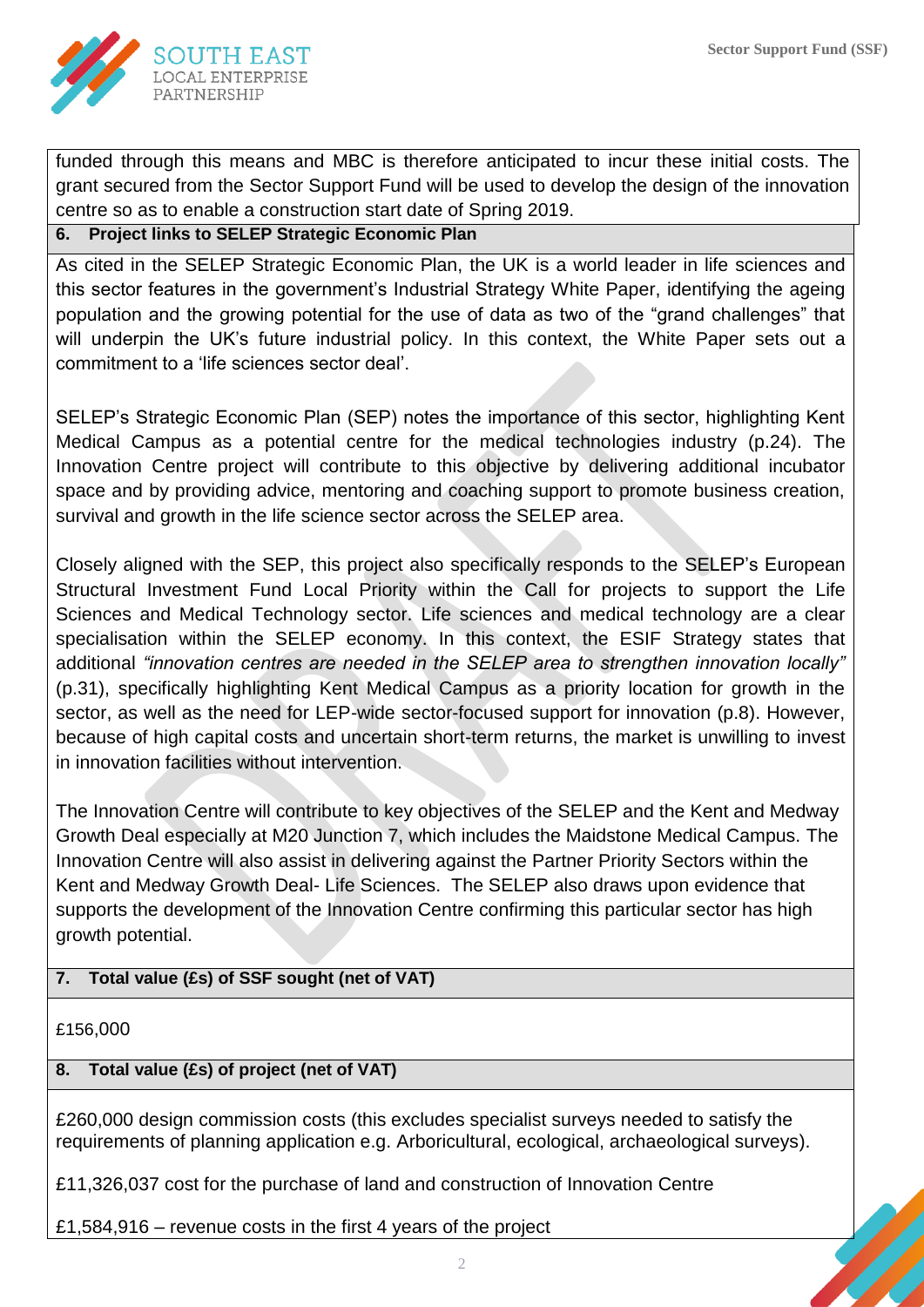

|                            | £104,000                                                                                                                                                                                                                                              |                    |                                                                                                                                                      |                        |                           |
|----------------------------|-------------------------------------------------------------------------------------------------------------------------------------------------------------------------------------------------------------------------------------------------------|--------------------|------------------------------------------------------------------------------------------------------------------------------------------------------|------------------------|---------------------------|
| 10. Funding breakdown (£s) |                                                                                                                                                                                                                                                       |                    |                                                                                                                                                      |                        |                           |
| <b>Source</b>              |                                                                                                                                                                                                                                                       | 2017/18            | 2018/19                                                                                                                                              | 2019/20                | <b>Total</b>              |
|                            | <b>Sector Support Fund</b>                                                                                                                                                                                                                            |                    | £93,600                                                                                                                                              | £62,400                |                           |
|                            | Other sources of funding                                                                                                                                                                                                                              |                    |                                                                                                                                                      |                        |                           |
| Council                    | Maidstone Borough                                                                                                                                                                                                                                     |                    | £62,400                                                                                                                                              | £41,600                |                           |
|                            | 11. Details of match funding                                                                                                                                                                                                                          |                    |                                                                                                                                                      |                        |                           |
|                            | £104,000 match funding (40%) from Maidstone Borough Council is available for this project and<br>a letter from the authority's Director of Finance & Business Improvement and Section 151<br>officer confirming this is appended to this application. |                    |                                                                                                                                                      |                        |                           |
|                            | 12. Expected project start and completion dates                                                                                                                                                                                                       |                    |                                                                                                                                                      |                        |                           |
|                            | Professional services contracts and appointments will be made in September/ October 2018.                                                                                                                                                             |                    |                                                                                                                                                      |                        |                           |
|                            | The work associated with this grant will be completed by September 2019.                                                                                                                                                                              |                    |                                                                                                                                                      |                        |                           |
|                            | Construction will commence April/May 2019.                                                                                                                                                                                                            |                    |                                                                                                                                                      |                        |                           |
|                            |                                                                                                                                                                                                                                                       |                    |                                                                                                                                                      |                        |                           |
|                            |                                                                                                                                                                                                                                                       |                    |                                                                                                                                                      |                        |                           |
|                            | 13. Key Milestones                                                                                                                                                                                                                                    |                    |                                                                                                                                                      |                        |                           |
|                            | <b>Key Milestones</b>                                                                                                                                                                                                                                 | <b>Description</b> |                                                                                                                                                      | <b>Indicative Date</b> |                           |
|                            | 1. Appointment of<br>consultant team                                                                                                                                                                                                                  | engineer, M&E etc. | This will include the architect,<br>Employer's Agent, cost<br>consultant and landscape<br>architect, fire assessor,<br>planning consultant, acoustic | September 2018         |                           |
|                            | 2. Initial designs<br>completed                                                                                                                                                                                                                       |                    | Drawings to RIBA stage 2                                                                                                                             | October 2018           |                           |
|                            | 3. Planning Application<br>submission                                                                                                                                                                                                                 |                    | Submitted to MBC Planning<br><b>Committee for Decision</b>                                                                                           | October 2018           |                           |
|                            | 4. Planning Permission<br>granted                                                                                                                                                                                                                     |                    |                                                                                                                                                      | December 2018          |                           |
|                            | 5. Tender and<br>procurement for<br>construction contract                                                                                                                                                                                             | <b>ITT</b> process | Full OJEU compliant restricted                                                                                                                       |                        | October 2018 - March 2019 |
|                            | 6. Construction start                                                                                                                                                                                                                                 |                    |                                                                                                                                                      | April/May 2019         |                           |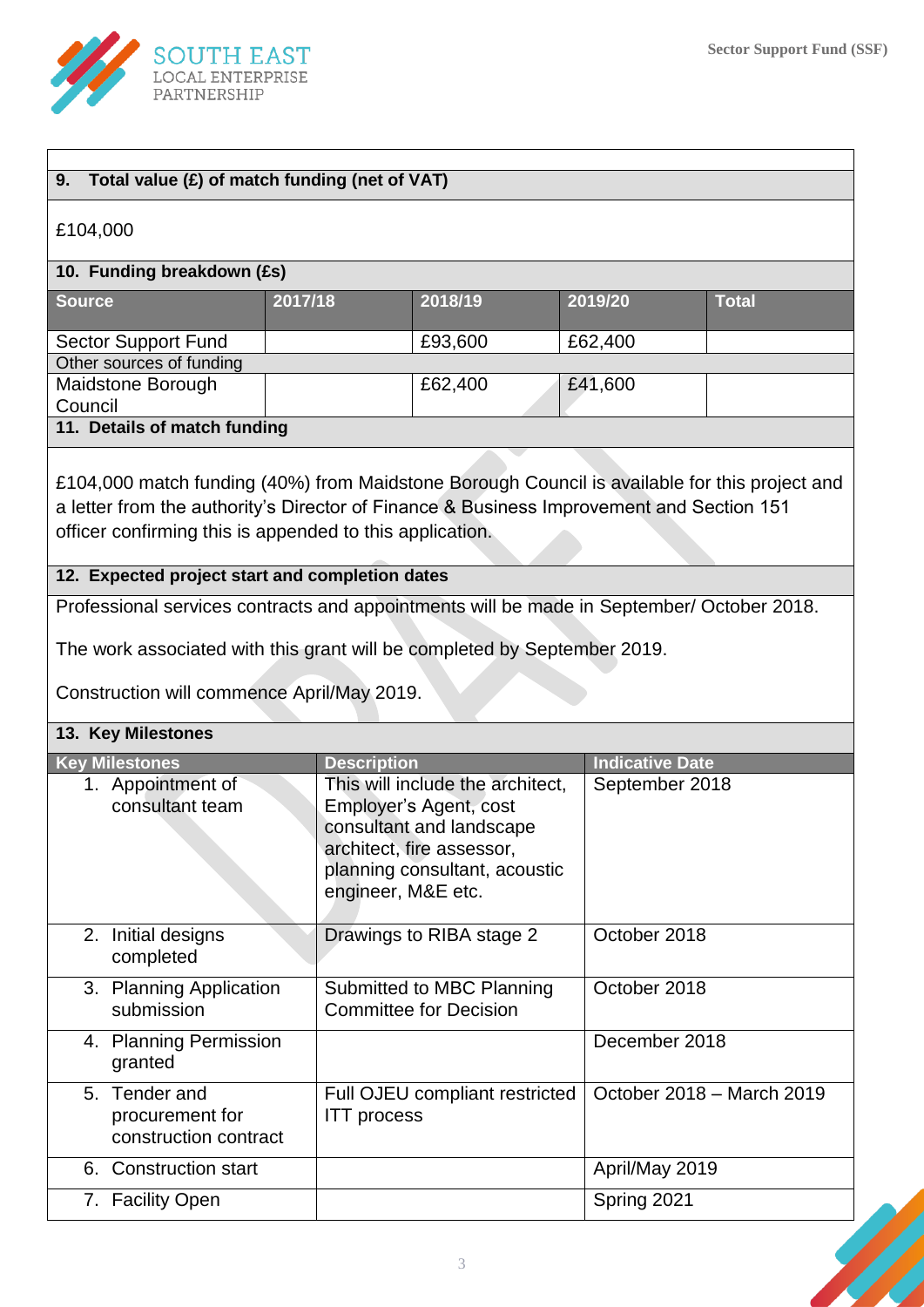

| 14. Benefits created (iist benefits with number/amount and cash value if applicable)                                                                                                                   |                                                                           |                                                                                                         |  |  |  |
|--------------------------------------------------------------------------------------------------------------------------------------------------------------------------------------------------------|---------------------------------------------------------------------------|---------------------------------------------------------------------------------------------------------|--|--|--|
| <b>Type of Benefit</b>                                                                                                                                                                                 | <b>Number of benefits created</b>                                         | Cash value of benefit (£)                                                                               |  |  |  |
| Business support (based on<br>12 hours per business @ £45<br>per hour)                                                                                                                                 | 185 businesses receive<br>advice over the first 3 years (<br>60 per annum |                                                                                                         |  |  |  |
| <b>Business rates income</b><br>This benefit will generate<br>income from all relevant rate<br>relief which is retained by the<br>local authority and invested<br>back into the Kent Medical<br>Campus | 1879 $m^2$ @ £200 per m <sup>2</sup>                                      | £375,800 pa<br>(this could be multiplied over<br>21 years as the period of<br><b>Enterprise Status)</b> |  |  |  |
| Job outputs<br>Based on Cumulative £22,873<br><b>GVA</b><br>Research by Oxford<br>Innovation for the Kent<br><b>Medical Campus Innovation</b><br>Centre                                                | 351 FTE                                                                   | £8,028,423 over 10 years                                                                                |  |  |  |
| Creation of office<br>accommodation<br>Based on 1610 m <sup>2</sup> of lettable<br>space at 90% occupancy over<br>10 years<br>.                                                                        | $\overline{1610 \text{ m}^2}$ over 10 years                               | £1,331,936 letting income                                                                               |  |  |  |

**14. Benefits created (list benefits with number/amount and cash value if applicable)**

# **15. Value for Money – Benefit/Cost Ratio**

Project benefits are calculated on the basis of the delivery of the full Kent Medical Campus Innovation Centre project with enabling grant from the Sector Support Fund.

- 1. Business rates £375,800 pa ( £3,758,000 over 10 years)
- 2. Job outputs £ 8,028,423 (over 10 years)
- 3. Business space £1,331,936 (over 10 years)

Total value of benefits £9,736,159

### **16. Value for Money – Other Considerations**

#### **Other VfM /benefits**

Business support

 Based on 12 hours per business a target of 185 businesses will receive advice over the first 3 years, estimated at 60 per annum.

Business incubation space Tenants in the business incubator will benefit from a wide range of facilities including;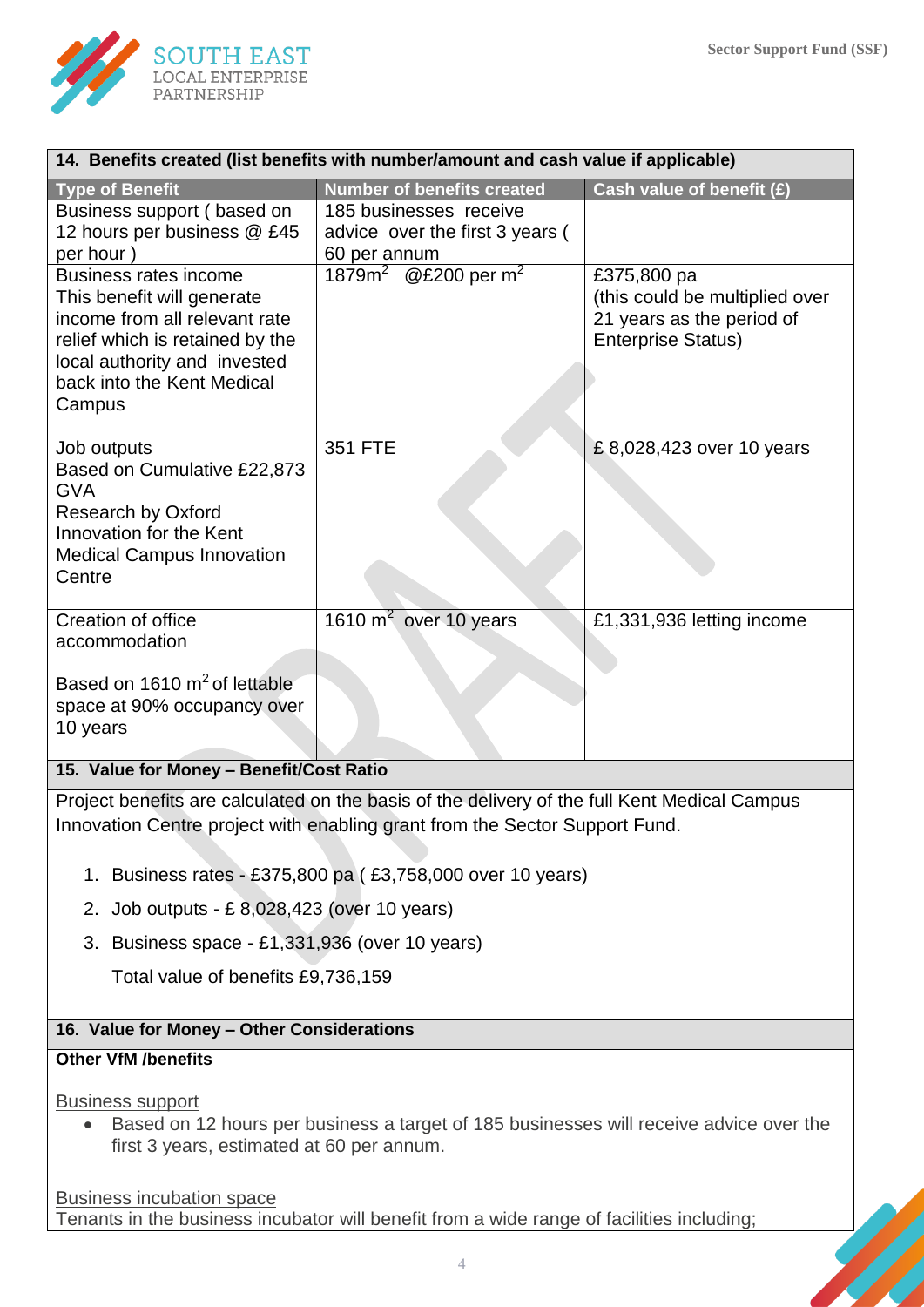

- **Utilities**
- Office equipment/computer services
- **Training**
- Conference rooms
- Laboratories
- Receptionist services

# Business Concept development support

- Turn ideas into high-value business concepts
- Refine ideas to exploit market opportunities
- Focus on details to improve the whole
- Help gain investor support

# Business Networks

- High quality pre-qualified referrals/leads from networking events.
- Meeting motivated like-minded same sector group of business owners
- Potential to create joint ventures, client leads, possible partnerships, innovation, sales
- A source of relevant connections with highly influential people
- Advice source from similar business people
- Builds a reputation as a knowledgeable contact with expertise in the sector
- Problems or issues within the sector can be shared and solved

# **17. Dependencies and Risks**

# **Scheme Dependencies**

The adopted Investment Strategy for Kent Medical Campus identified the construction of an innovation centre on the site as the first project for the reinvestment of business rates retained from the Enterprise Zone. The Council therefore, subject to the outcome of the ERDF bid and final Member approval, is committed to delivering the project.

# **Risks**

Were the project not to receive any ESIF funding, this project is unlikely to proceed in the form anticipated. It would not be possible to reduce the cost of the Innovation Centre to a level that would be affordable within the match funding contribution that is currently available without fundamentally compromising its viability, given that the size and configuration of the Centre has been drawn up based on experience of optimal innovation centre size. It may be possible to develop a small amount of managed workspace at Kent Medical Campus within existing funding, but this would not deliver the objectives of the project and the long-term financial sustainability is unclear. However, feedback from the SELEP ESIF Committee and MHCLG has indicated that this project is viewed as fitting the criteria of the Call for projects.

Construction Costs - Build cost may be higher than anticipated following receipt of tenders for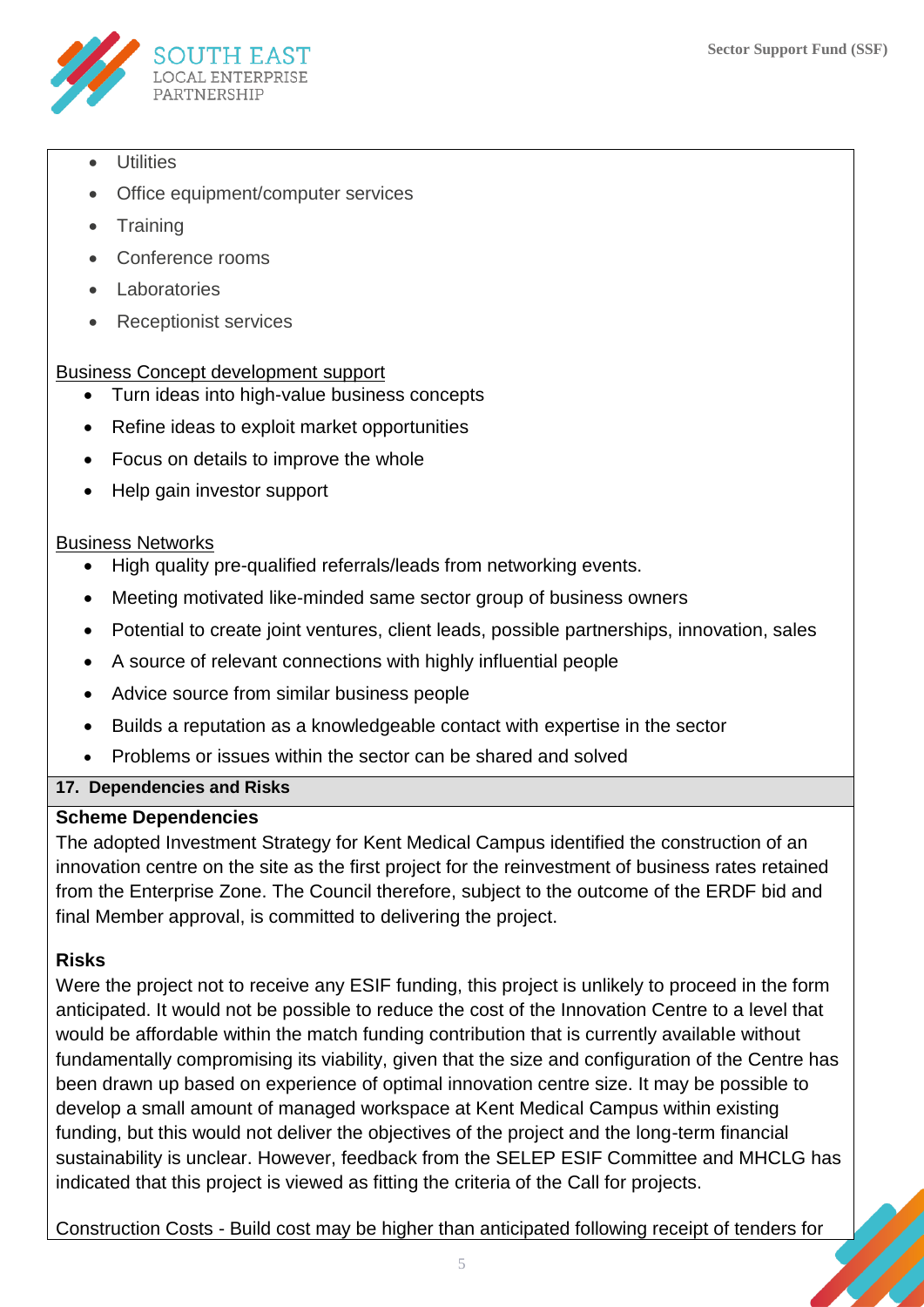

the construction of the building, but this will be mitigated through the design stage with an Employer's Agent and cost consultant working with the design commission team. This will ensure the design process is checked against costs at key stages.

### **18. State Aid Implications**

A full State Aid assessment has been completed to satisfy the requirements of the European Regional Development Fund application process, available upon request.

The Council commits to comply with the EU procurement rules when letting contracts to deliver the project (and must do so in any event as a contracting authority). Where a contractor is selected using one of the competitive procedures in these procurement rules, the State aid rules will not be breached because:

- there has been an open and transparent tender process removing any selectivity i.e. the market will have been given the opportunity to bid; and
- the tender process will establish market rates for the services being provided.

A contractor in these circumstances will therefore not be a recipient of aid as it will be providing services for value, tested through a competitive process, and to the extent that any aid element is involved, it would not distort competition as the benefit is openly competed.

Although a local authority, the Council can be classified as an "undertaking" for State aid purposes if it offers goods or services on a market. It is likely that the development of an innovation centre would result in the Council being classified this way. Although there are grounds to argue that the Council is not an undertaking because it is performing a statutory function in promoting economic development, under both Article 27 – aid for innovation clusters - in The General Block Exemption Regulation (GBER) and referring to the German incubator decision<sup>i</sup>, it is our view that the project will comply with State Aid rules.

### **19. Contracting Body**

It has been agreed in principle that SELEP would contract directly with Maidstone Borough Council on this project, rather than the North Kent Enterprise Zone Accountable Body. The contact within the organisation is:

Name: Ellie Dunnet Position: Head of Finance Organisation: Maidstone Borough Council Email: [elliedunnet@maidstone.gov.uk](mailto:elliedunnet@maidstone.gov.uk)  Telephone: 01622 602469

| 20. Declaration    |                                                                                        |
|--------------------|----------------------------------------------------------------------------------------|
| <b>Declaration</b> | I certify that the information provided in this application is complete<br>and correct |